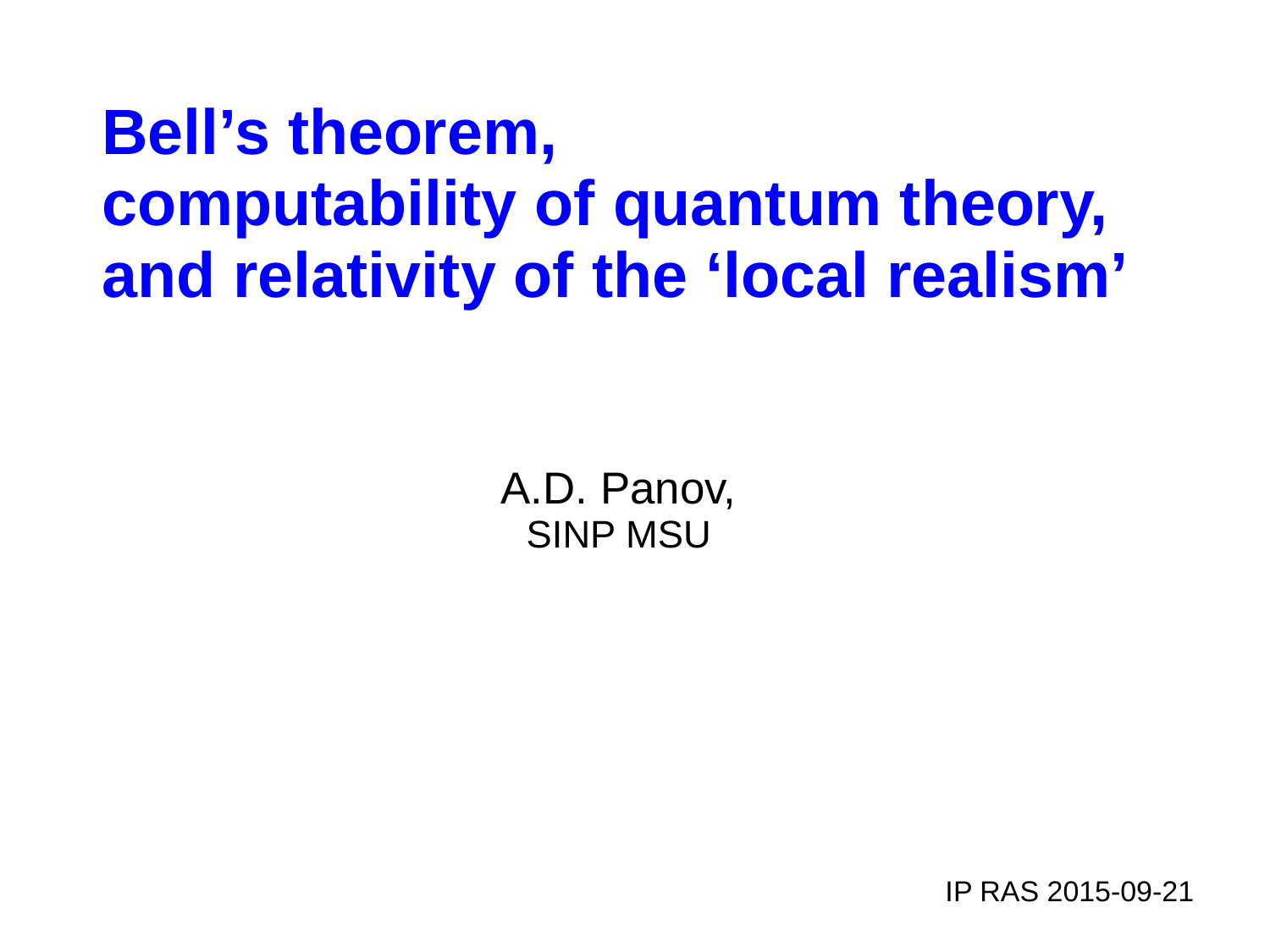## **Bell's inequalities and local realism**



**Conclusion:** Local hidden variables as the basis of the ontology of the quantum theory excluded by observations. **Local realism is excluded by observations.**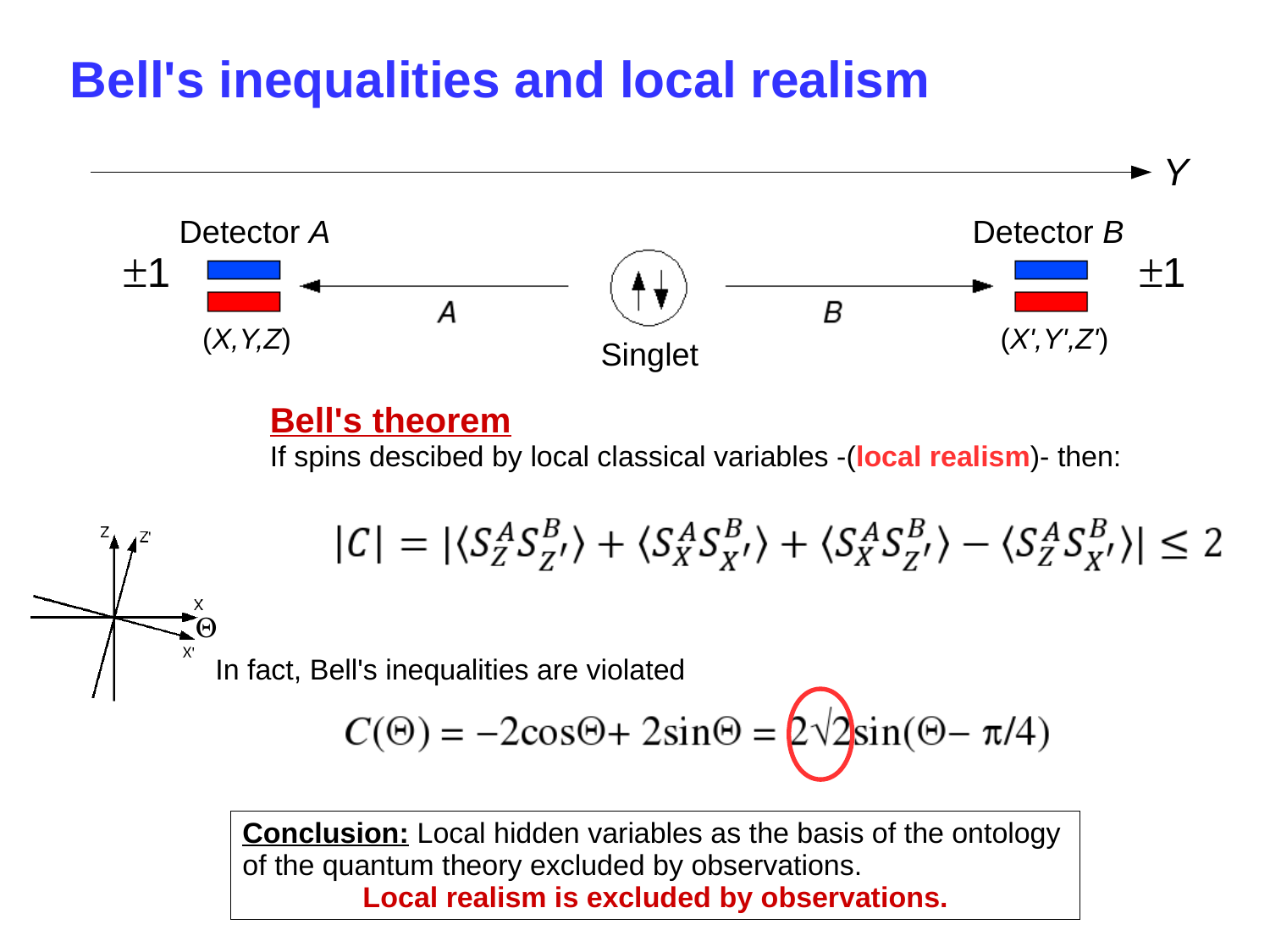# **Counterexample to Bell's theorem**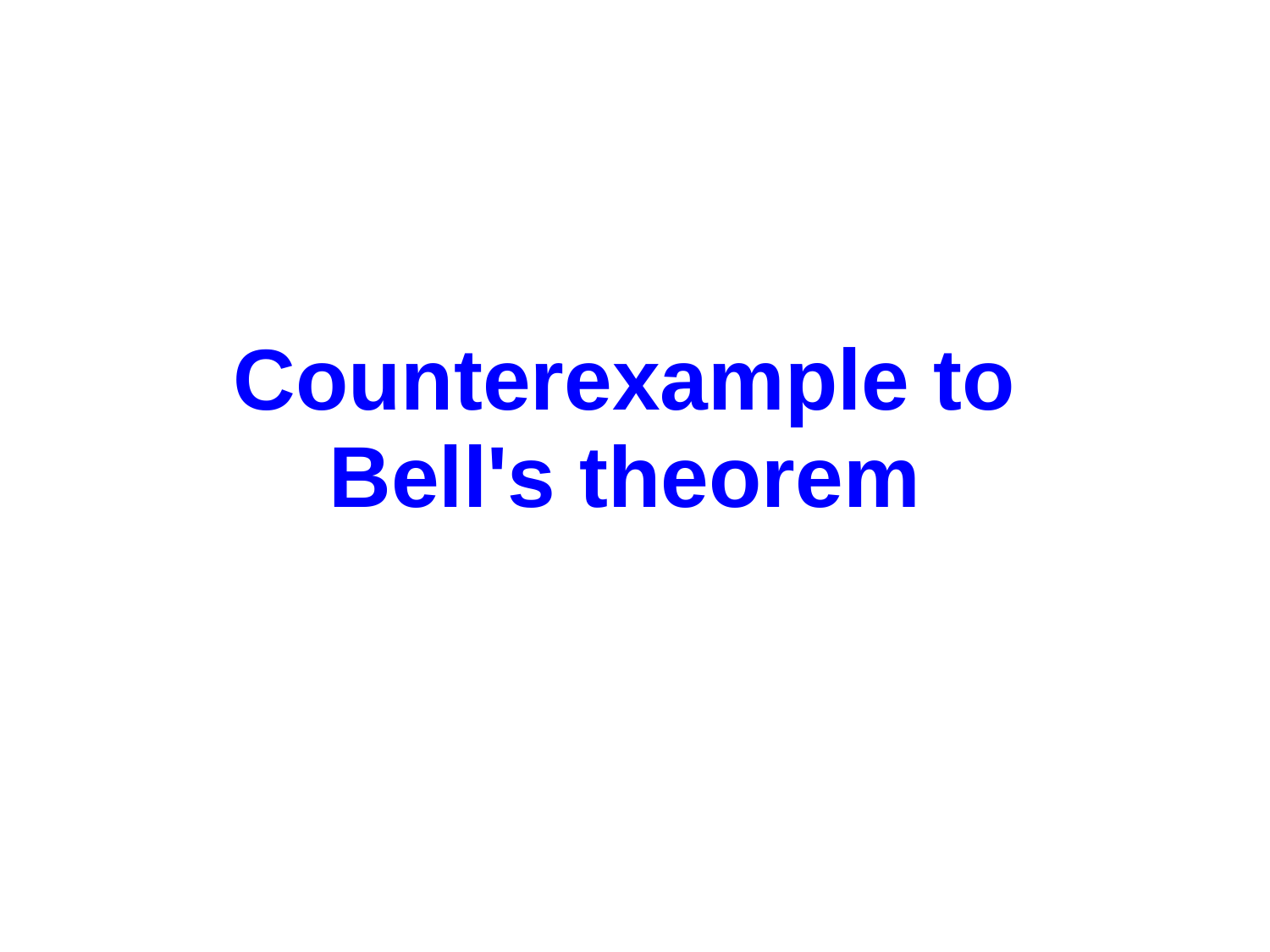# **Local realism - local (hidden) variables**

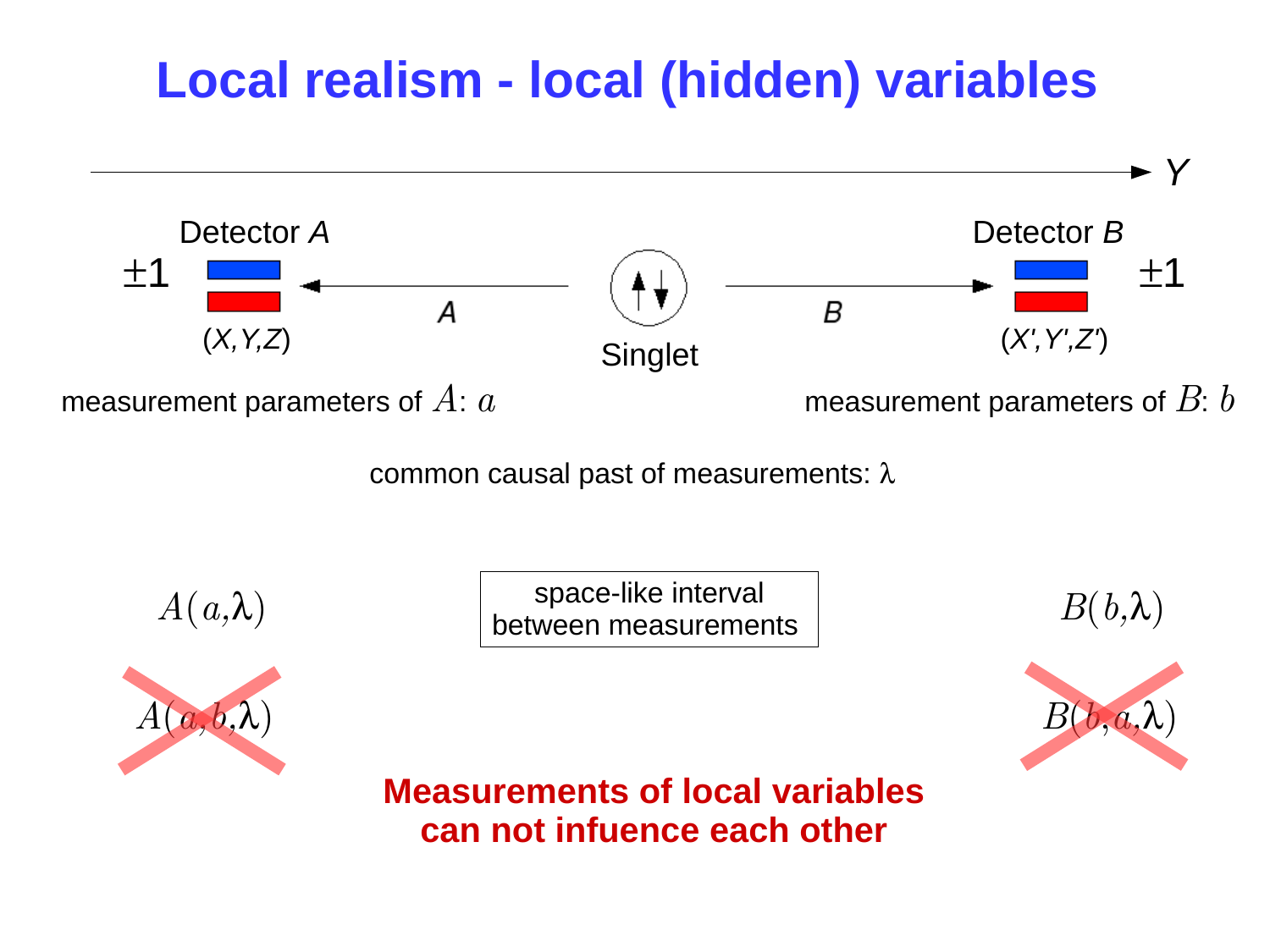# **Classical computer => local realism**



**space**

| $a=0/1$    | $  b = 0/1$     |
|------------|-----------------|
| $A = A(a)$ | $\mid B = B(b)$ |

**State of a computer memory is decribed by local classical variables**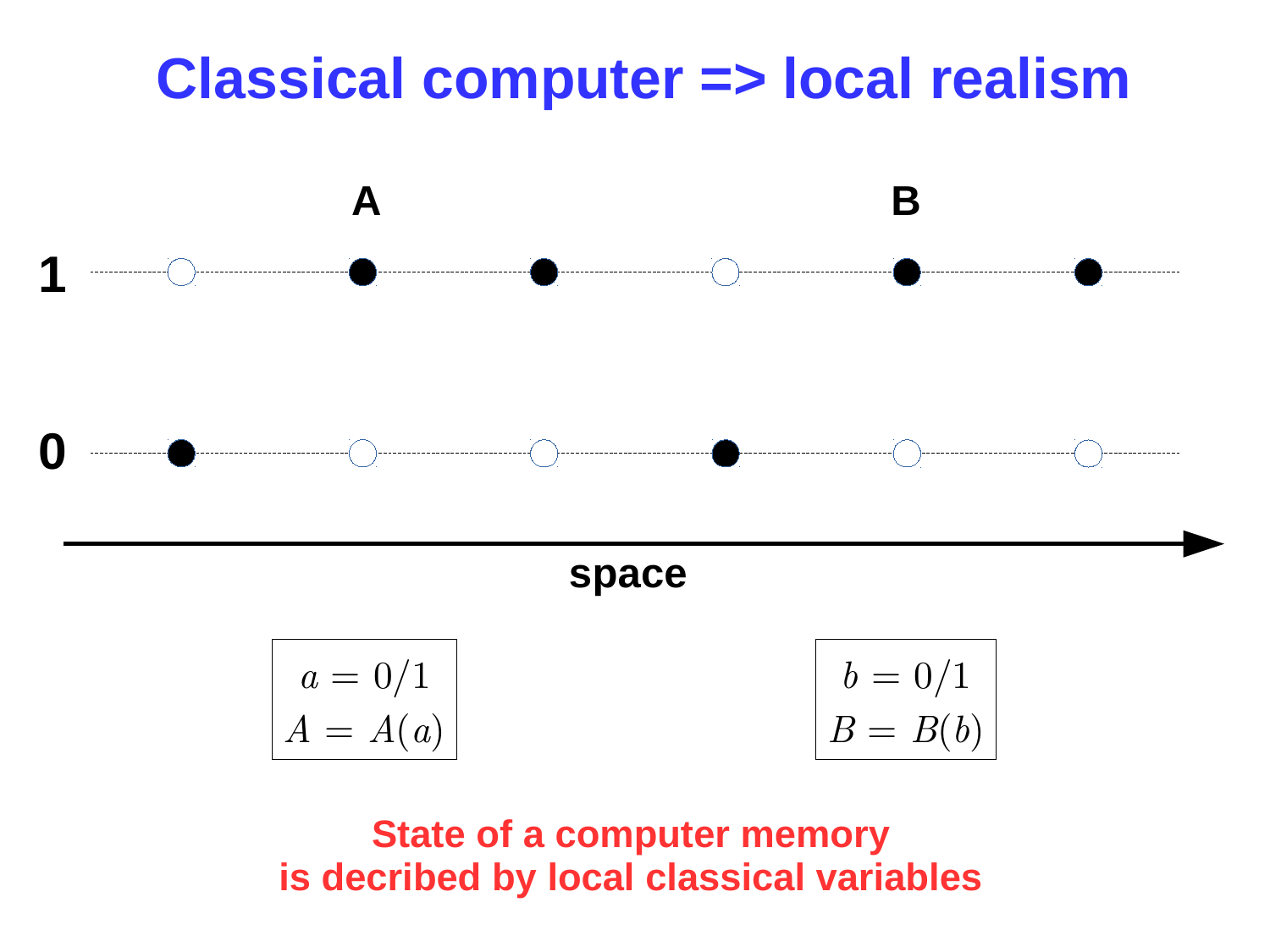### **Computability of quantum physics**

Solution of general Diophantine equation - unresolvable problem

Algorithmic resolvability (computability) of quantum theory:

- 1. System states Hilbert space vectors (column of numbers)
- 2. Evolution unitary transforations of vectors or solution of systems of linear differential equations
- 3. Measurements inner products of vectors

Formally speaking:

Fragments of quantum reality permit exhaustive modeling in classical computer (with arbitrarily high precision) Particularly: quantum computers may be simulated by classical computers (and such simulators actually exist)

B. Julia-Dıaz, J.M. Burdis, and F. Tabakin. Qdensity – a Mathematica quantum computer simulation. arXiv:quant-ph/0508101.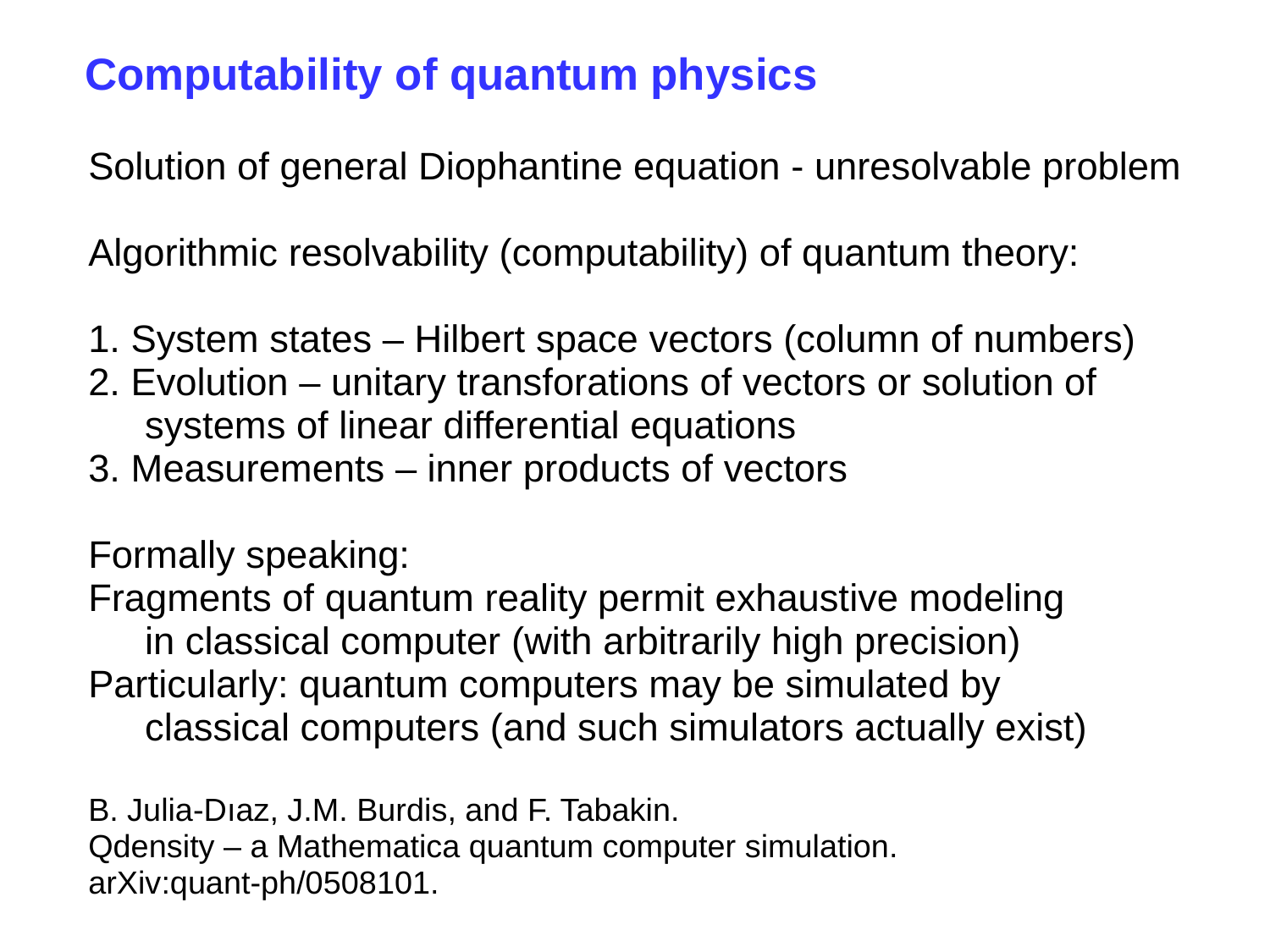- 1. Quantum dynamics are computable with classical computers.
- 2. Classical computers are systems with local realism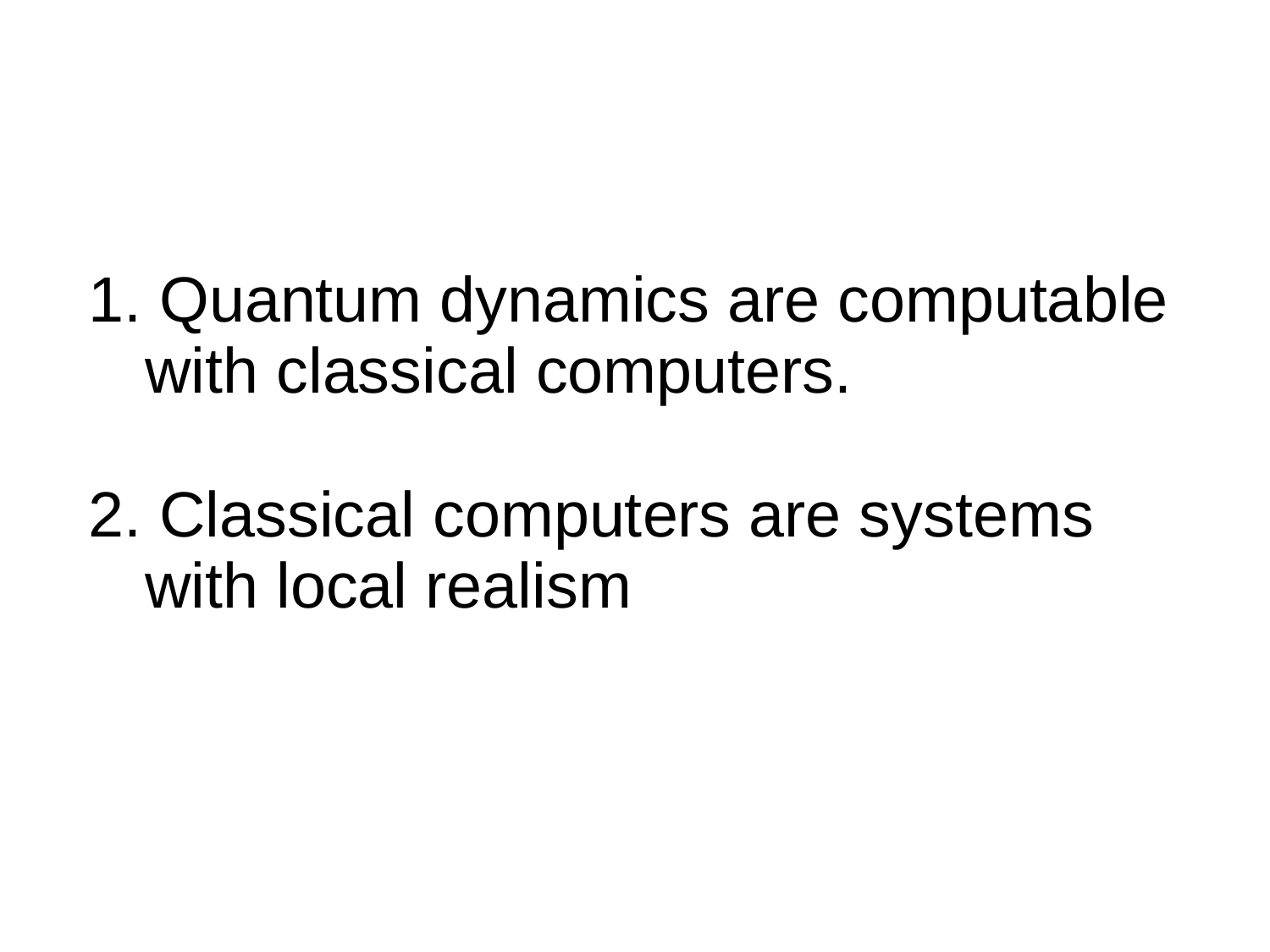#### **An emergent quantum behavior of a classical computer**

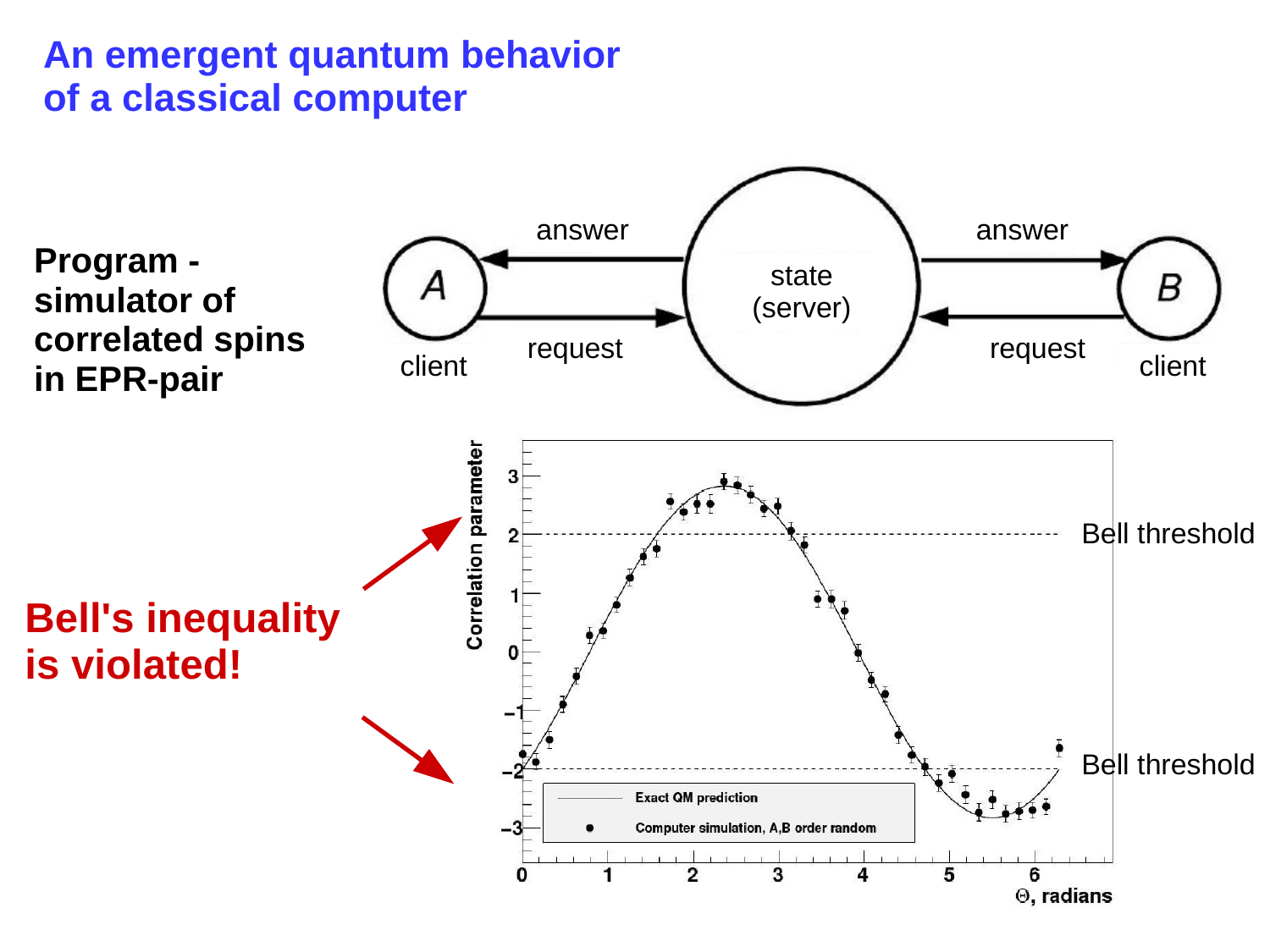**An emergent quantum behavior of classical computer - quantum simulator**

**Simulation of devices and simple quantum systems: The simulated device detects quantum behavior without any flaws - it detects real quantum behavior**

#### **Simulation of observers together with quantum system:**

- The observer can not guess that it is in a virtual reality, and he has the right to apply Bell's theorem to his reality.

The ontological base of quantum behavior of a quantum simulator is classical local structure of the computer, **therefore classical local realism may lay in the base of quantum behavior.**

**- Contradiction with conculusion of Bell's theorem and observations**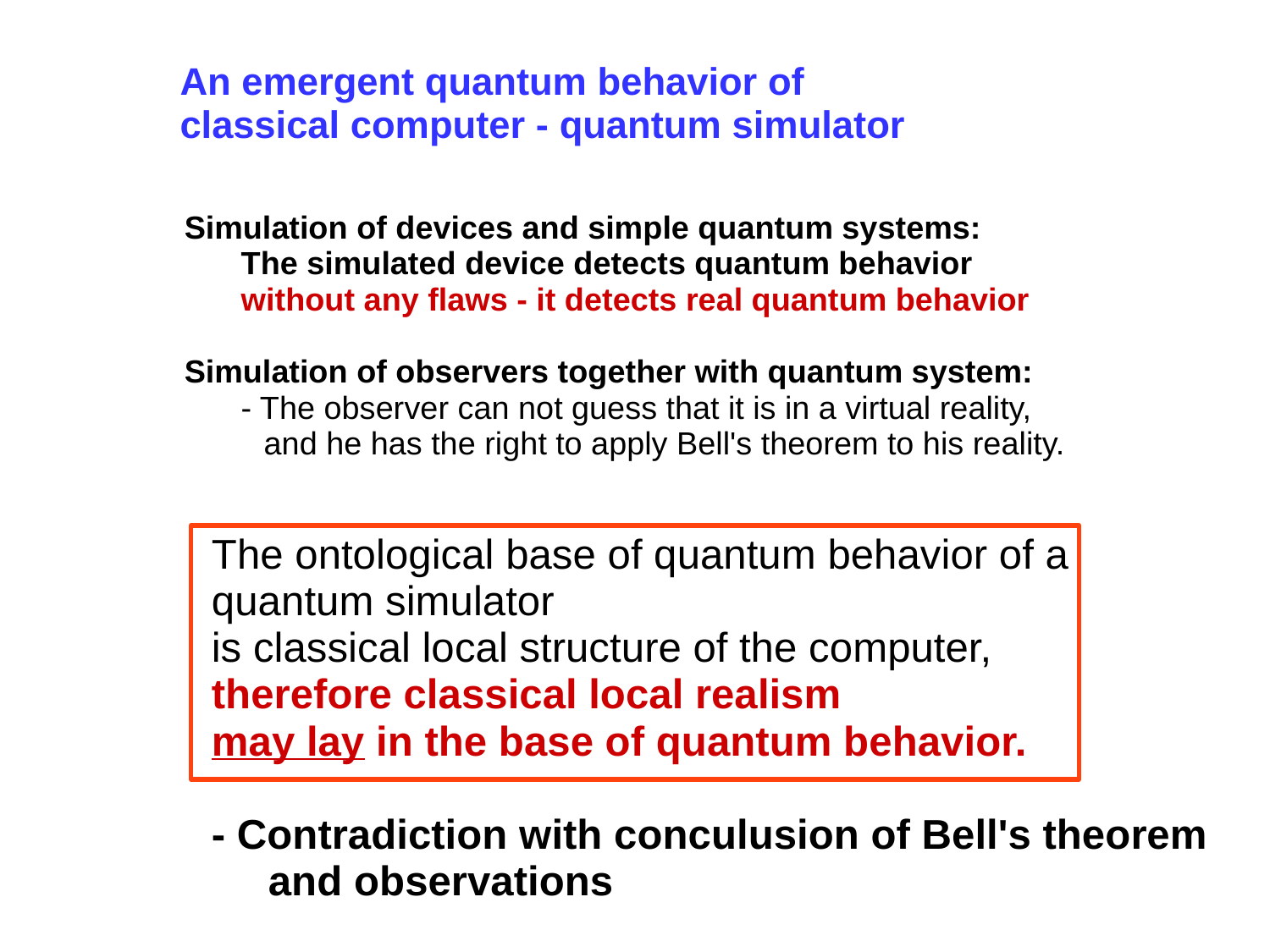#### **The origin of contradiction with Bell's theorem**



In the reality of the program:  $a -$  the direction of measurement axis A b – the direction of measurement axis B  $\lambda$  – ramdom generator state

Functions take the form:  $A(a,b,\lambda)$  и  $B(b,a,\lambda)$  -

 $a, b, \lambda$  do not satisfy the condition of local realism

In the computer hardware:  $a,b,\lambda$  are local register states -

 $a, b, \lambda$  do satisfy the condition of local realism

 *a***,***b***,are no local and local at the same time!!!**

**Local realism is relative to …? to layear of realyty (and reality may be multiple layer)**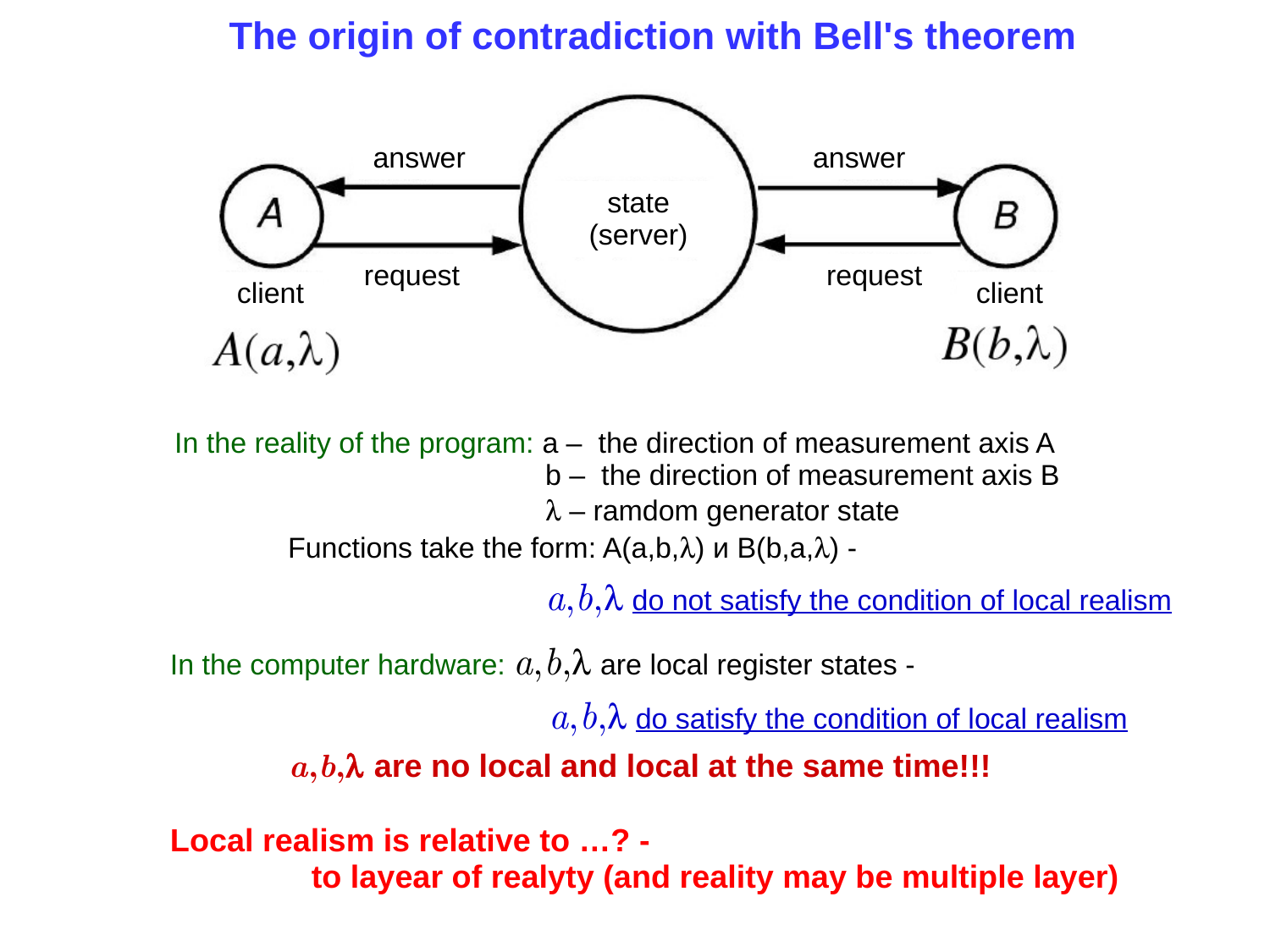#### **The contradiction of the counter-example with Bell's theorem is resolved:**

Building of a counter-example to the Bell's theorem has become possible due to the fact that the usual proof of the Bell's theorem does not take into account the possibility of different layers of reality and ignored the possibility for local realism **to be relative** to layers of reality.

#### **What are layers of reality generally?**

In the considered example one layer of reality (simulated reality) is an **image** in the **substrate** of other, more deep reality (computer hardware and all our physical world)

#### **The relation substrate-image may be used as general definition to separate different layers of reality.**

The logical possibility of existence of different layers of reality **is not a hypothesis:**

- it was explicitly proven by model with computer simulated reality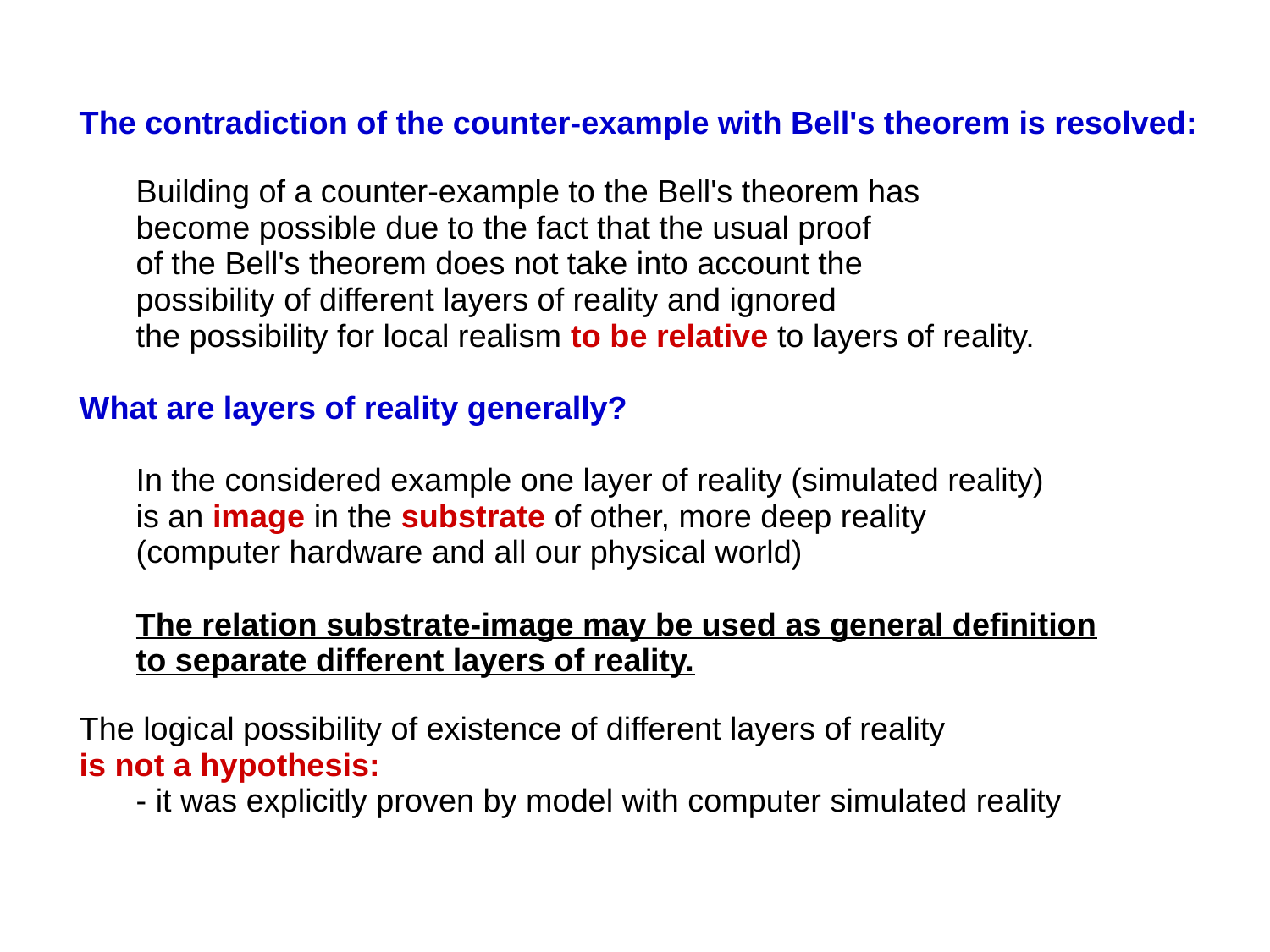### **Generalization**

Quantum dynamics of our 'real world' may be an image in some clasical and local substrate which plays a role of hidden local classical parameters of quantum physics.

There is no contradiction with Bell's theorem. The proposition of the Bell's theorem is that there are no hidden classical local parameters of quantum dynamics in the same layer of reality in which the quantum danamics is considered.

**Question:** If our quantum dynamics actually is an image in some substrate, what can we say about the nature of this substrate?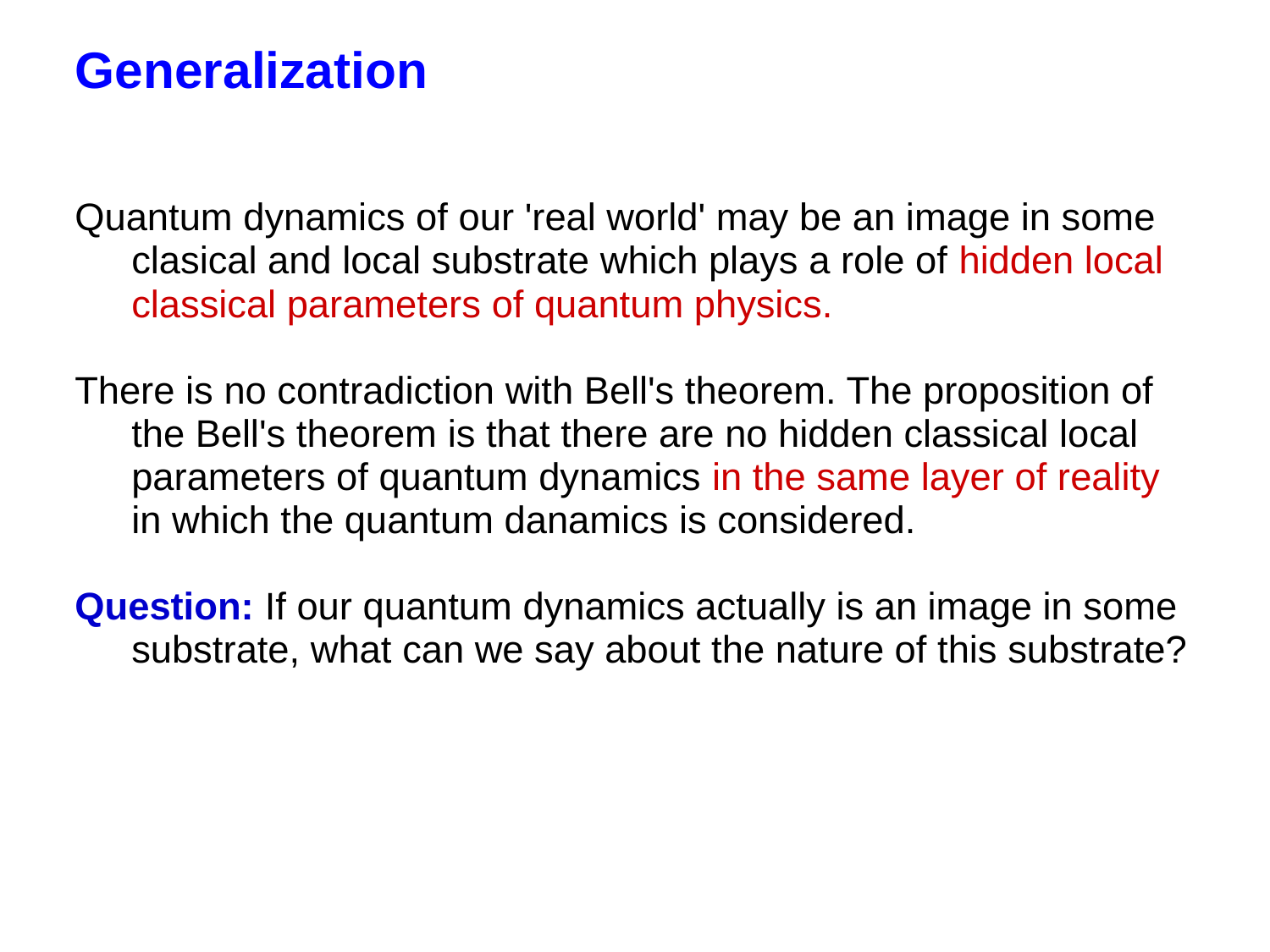#### **1. The most strightforward possibility: all our quantum world is a simulation in a giant classical 'computer' - the substrate (deep reality) is this 'computer'**

To simulate the electronic shell of the only one uranium atom (Z=92) one needs  $10^{4\times92\times3\times2}=10^{2208}$  numbers but there are only  $10^{153}$  Planckian cells in all Universe event horizon

One needs extremely large reservoir to store such a 'computer' - It is unlikely that for such a computer locality can be understood by primitive spatial way.

#### **2. All our quantum world is an image in classical, but not local substrate**

A spatial resevoir is not needed for such a substrate because the mode of existence of this substrate is completely spaceless

How can such classical but not local substrate look like?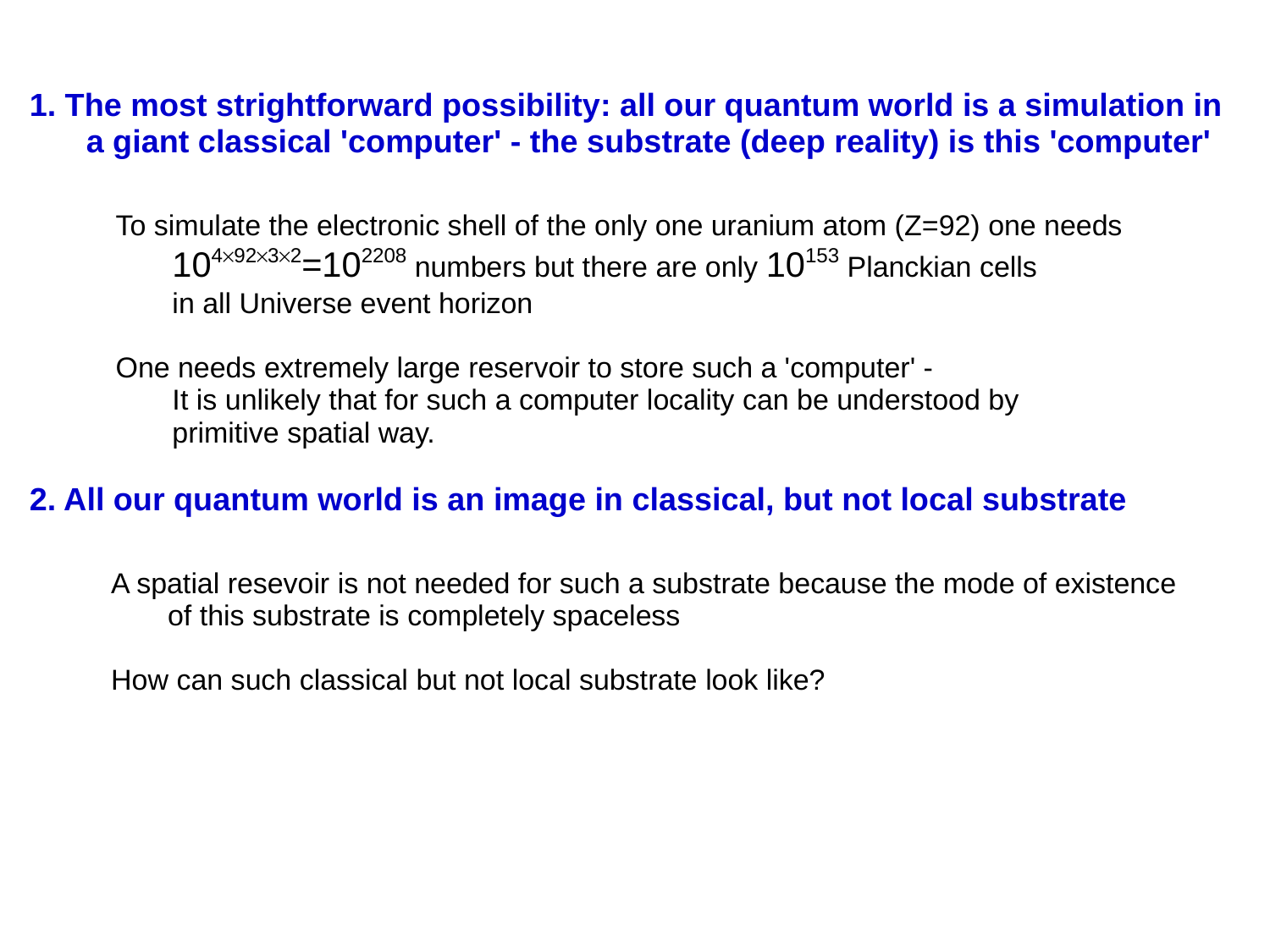#### **How can classical but not local substrate of quantum world looks like?**

#### **Analogy**

Trillionth decimal digit of  $\sqrt{2}$ :

- Nobody knows what is it, there is no information carrier where this digit is written.
- This object does not exist in physical world.
- But anybody who calulate it obtain the same result because

**trillionth decimal digit of 2 objectively existed before any calculations of it.**

This is an example of completely space-less objective existence.

#### **Our mathematics is a classical structure**

Calculations is a process similar to measurement. Calculations do not influence the object under interest like measurements do not influence the value of **classical** physical quantities

#### **Classical but not local substrate of quantum world may be similar in some features to abstract mathematical structure**

**BUT** it is not a purely mathematical structure. All known mathematical structures are models, but the substrate is not a model, it is a 'genuine final reality'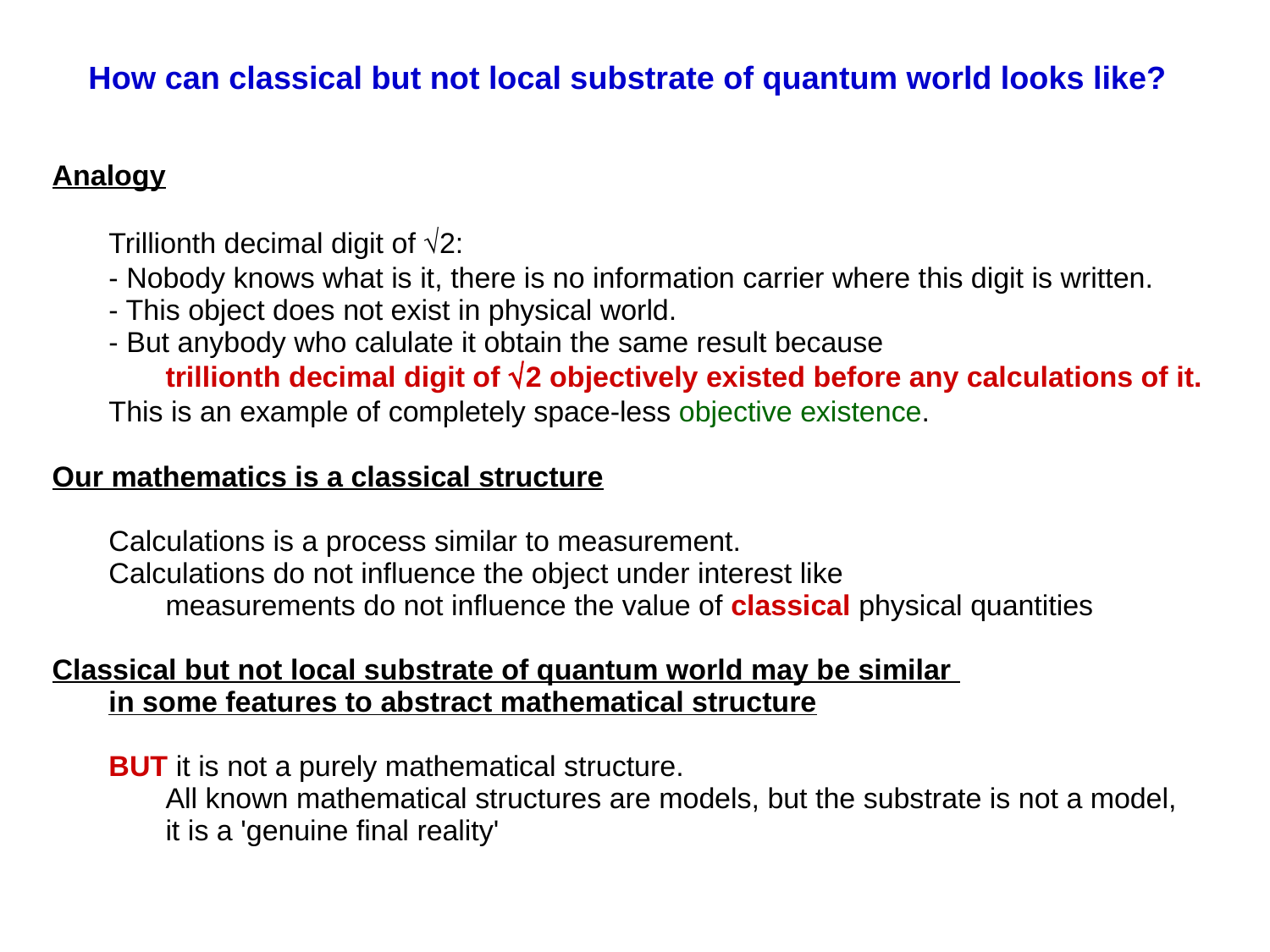There is no reason to insist on 'pure abstract' nature of classical no-local substrate.

The connection between quantum physics and substrate may be more 'material' - (like in case of connection computer - virtual reality)

It may be also something intermediate between an abstract essence and something material

We have some hints that wanted 'Final physical theory' maybe too naive notion, since the 'Final theory' can appear not a physical theory in the proper sense of the word. And not mathematical one.

It is possible that at very deep onthological level the connection between physics and mathematics is much more close than it looks from higher ontological levels

Physics and mathematics may originate from one root and be different sides or different limited cases of the same deep entity. Isn't this an origin of «The Unreasonable Effectiveness of Mathematics in the Natural Sciences» (E. Wigner)?